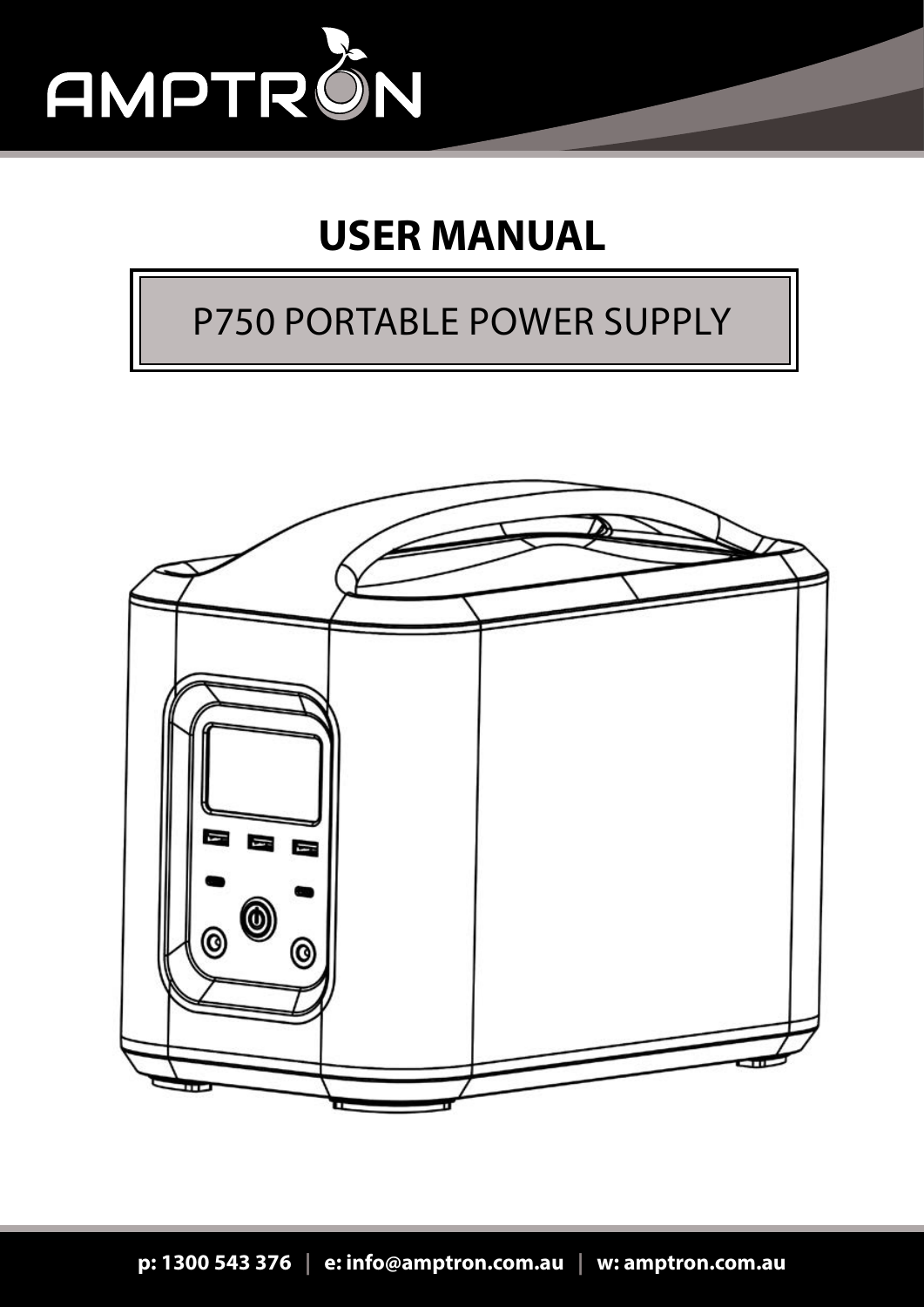# AMPTRON

# AMPTRON

### **P750 Portable Power Supply**





- After opening the P750 packaging, check that all accessories are included as listed on page 2 (noting the solar panel and 15A Anderson DC-DC charger will only be present if purchased as additional options). If any parts are missing or damaged, report the missing or damaged items directly to AMPTRON®.
- Do not use this product until you have read this instruction manual in full.
- This manual is subject to change without notice due to updates and upgrades. for various current loads.

#### **Contents**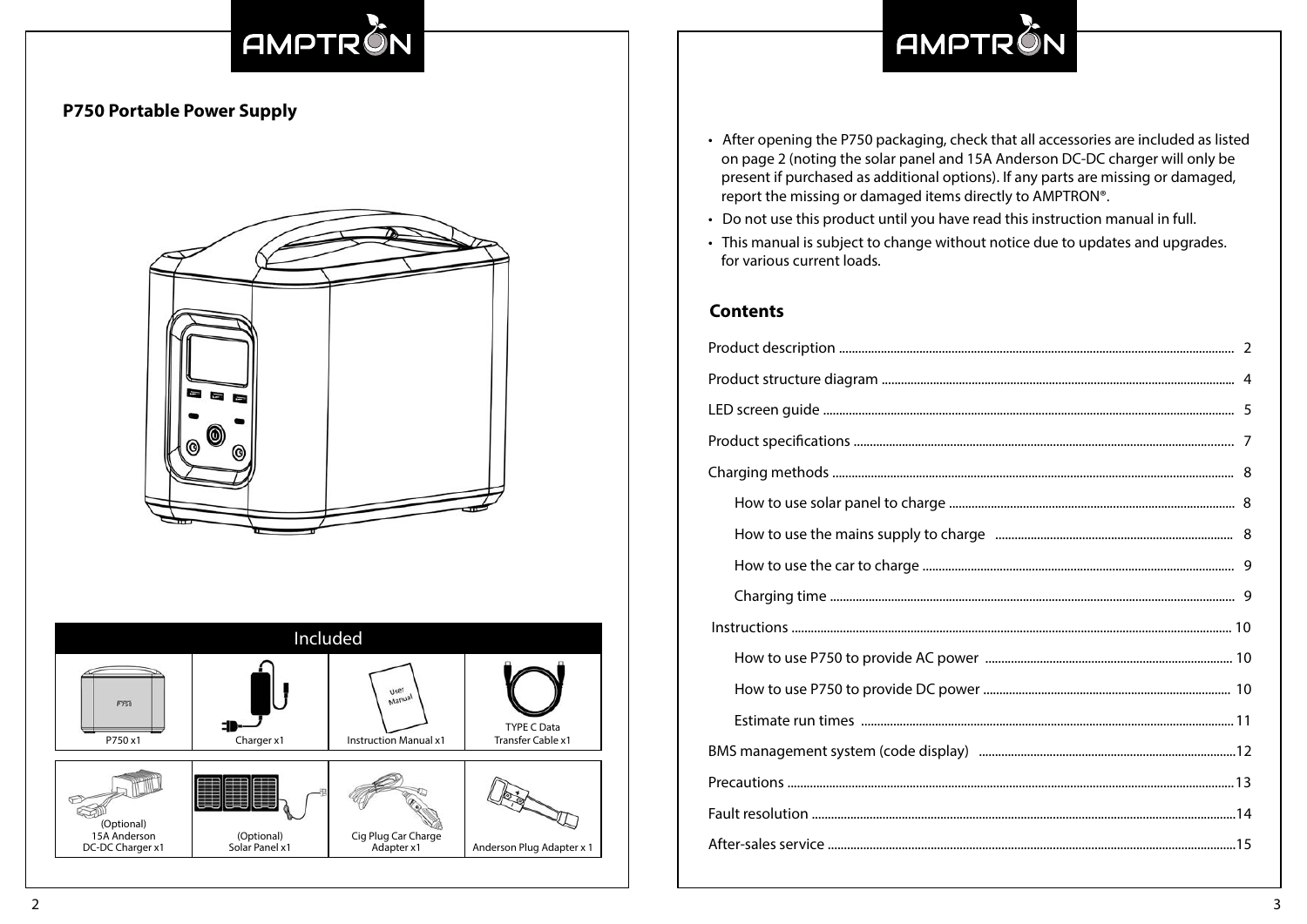### AMPTRÓ

# **AMPTR**

#### **Product Description**

The Amptron® P750 is an extremely compact yet safe and powerful Lithium portable power solution. It stores 750Wh of energy, which provides the equivalent usable energy of about a 12V 100Ah AGM battery. With its convenient carrying handle the P750 provides a convenient portable energy solution for activities like camping, outdoor photography, mobile workstations, charging of batteries, a mobile option to power equipment and much more.

The P750 can also be used as a dual battery system alternative, with its capability of being charged from multiple charge sources including mains charging, solar, and DC-DC charging through either the Cig plug adapter or compatible 15A Anderson DC-DC charger (\*\*\* sold separately).

The P750 has a rich set of output interfaces. It provides an AC output port powered by a 300W pure sinewave inverter, 2 x USB TYPE-A and 3 x USB TYPE-C ports, and a 12V Cig plug.

#### **Product Structure Diagram**



#### **LED Screen Guide**



#### **Input**

- **INPUT** When a charge source is connected this icon will show up. Input sources include mains, solar, car cig plug and the DC-DC adapter chargers. **Battery** Battery remaining capacity icon
- Full grid = Battery full<br>Space = Battery low<br>Raster Flow = Charge Space = Battery low
	- Raster Flow = Charge in progress
- 188% Battery remaining capacity SOC data display
- When the temperature is becoming too high or too low this indicator will<br>flicker. It will stay lit when the temperature has reached a protection limit. flicker. It will stay lit when the temperature has reached a protection limit.

#### **Fault Warning**



When an error occurs, disconnect the charging device and load, then press<br>and hold the power switch, and release power switch when the display and hold the power switch, and release power switch when the display flashes to reset the unit.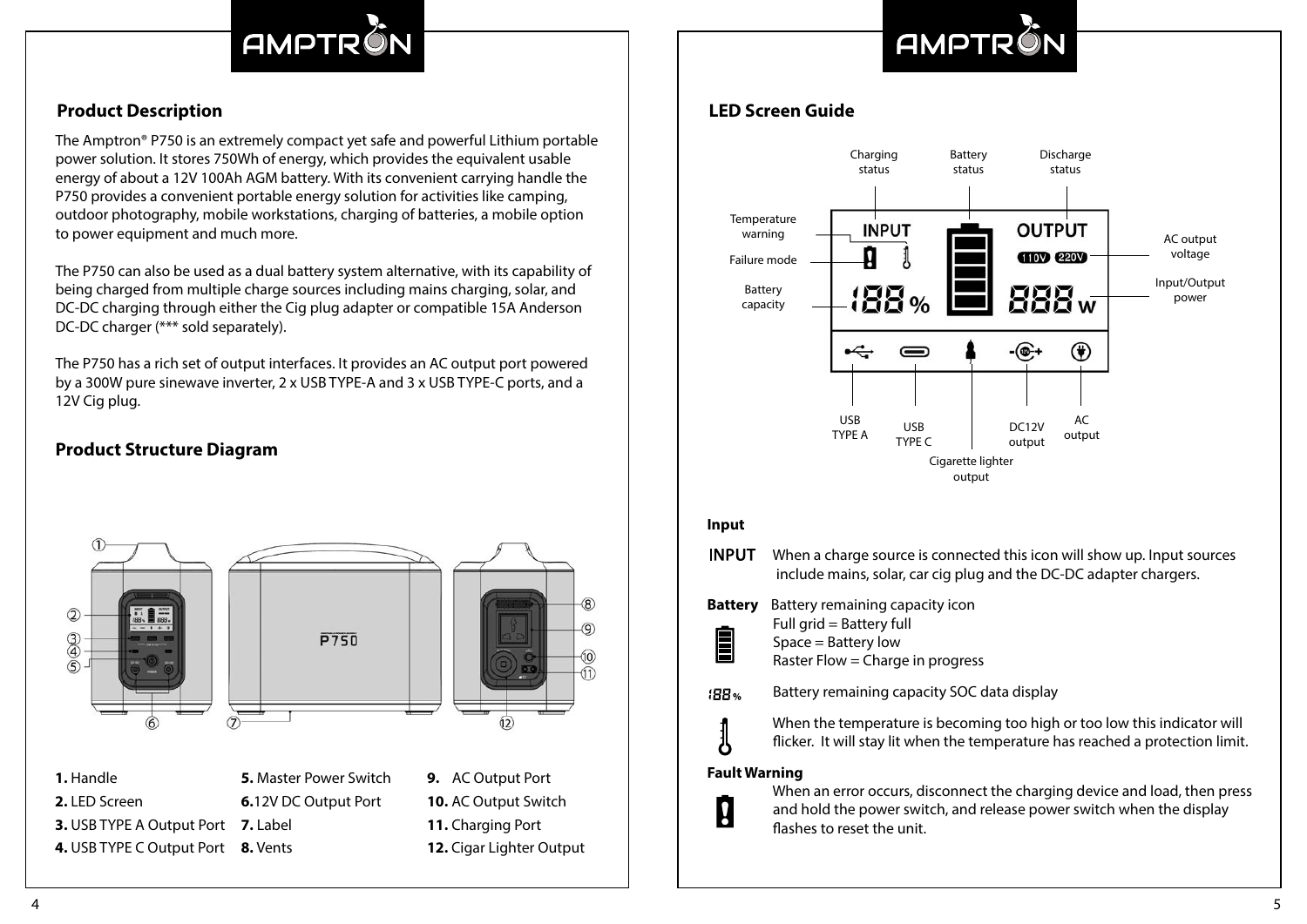

# **AMP**

| Model                               | P750                                                                                                                                                    |  |
|-------------------------------------|---------------------------------------------------------------------------------------------------------------------------------------------------------|--|
| Capacity                            | 750Wh                                                                                                                                                   |  |
| Solar panel charging                | 16.8V Current: < 30A                                                                                                                                    |  |
| Mains supply charging               | 16.8V Current: <4A                                                                                                                                      |  |
| Car charging                        | 16.8V Current: < 30A (Cig plug adapter: 3A)                                                                                                             |  |
|                                     | Maximum continuous output power:<br>300W                                                                                                                |  |
| AC output *1                        | Output waveform: pure sine wave<br>Output voltage:<br>AC 220V ±10% Output frequency:50Hz<br>AC 110V ±10% Output frequency: 60Hz                         |  |
| Cigarette lighter output*1          | Output voltage range: 11.2V ~ 16.8V,<br>Output current range: 0A ~ 10A                                                                                  |  |
| DC12V output*2                      | Output voltage: $DC12V \pm 5\%$                                                                                                                         |  |
|                                     | Output maximum current (IMAX): 2A                                                                                                                       |  |
| USB TYPE A output*3                 | Output voltage: $DC5V \pm 5\%$                                                                                                                          |  |
|                                     | Output maximum current (IMAX): 2A                                                                                                                       |  |
| USB TYPE C output*2                 | 3.6V ~ 12V. Maximum output current 3A                                                                                                                   |  |
| Overheating protection              | $>65^{\circ}$ C                                                                                                                                         |  |
| Cooling method<br>Force Air Cooling |                                                                                                                                                         |  |
| Protection type                     | Over current protection, under voltage<br>protection, over voltage protection,<br>overload protection, overheat protection,<br>short circuit protection |  |
| Size                                | L300: Width170mm - Height 233mm                                                                                                                         |  |
| N.W.                                | 8kg                                                                                                                                                     |  |
| Operating temperature range         | -10 $^{\circ}$ C to -55 $^{\circ}$ C                                                                                                                    |  |
| Storage temperature range           | 0°C to -55°C                                                                                                                                            |  |
| <b>Enclosure rating</b>             | Working state: IP30                                                                                                                                     |  |

\* All technical features are tested at 25 °C

To charge the P750, a PV charge controller with an output of around 16.8V can be used. Alternatively, a compatible solar panel purchased from AMPTRON® can be connected directly.

#### **LED Screen Guide Cont. Specifications**

#### **Output**

When P750 is on and functionally normally it will display the following icons:

- When load is connected to P750. On startup, the P750 will run a test sequence to check that the output interfaces are functioning safely. The following icons will light up when the test of its output circuit is successful:
- $\overrightarrow{C}$  USB TYPE A Output
- USB TYPE C Output
- **Cigarette Lighter Output**
- $\circled{e}$  12V DC Output
- **E** AC Output
- **110V** output, indicating the current device AC output voltage is 110V
- **220V** 220V output, indicating the current device AC output voltage is 220V

#### • ALARM **FUNCTION**

| No.           | Alarm                             | <b>Icon</b>                                                    | Display alarm                                                                          | Reason                                   |
|---------------|-----------------------------------|----------------------------------------------------------------|----------------------------------------------------------------------------------------|------------------------------------------|
|               | 3<br>seconds<br>apart             |                                                                | This icon remains blinking<br>until the battery state of<br>charge reaches 20%         | <b>Battery power</b><br>less than 10%    |
|               |                                   | This icon remains blinking<br>I<br>until the fault is released | Charge fault                                                                           |                                          |
| $\mathcal{P}$ | Constantly<br>on.                 |                                                                |                                                                                        | DC output<br>fault                       |
|               |                                   |                                                                |                                                                                        | AC output<br>fault                       |
| 3             | $\mathfrak z$<br>seconds<br>apart |                                                                | This icon flashes when the<br>alarm occurs and is remains<br>on while under protection | Temperature<br>is too high or<br>too low |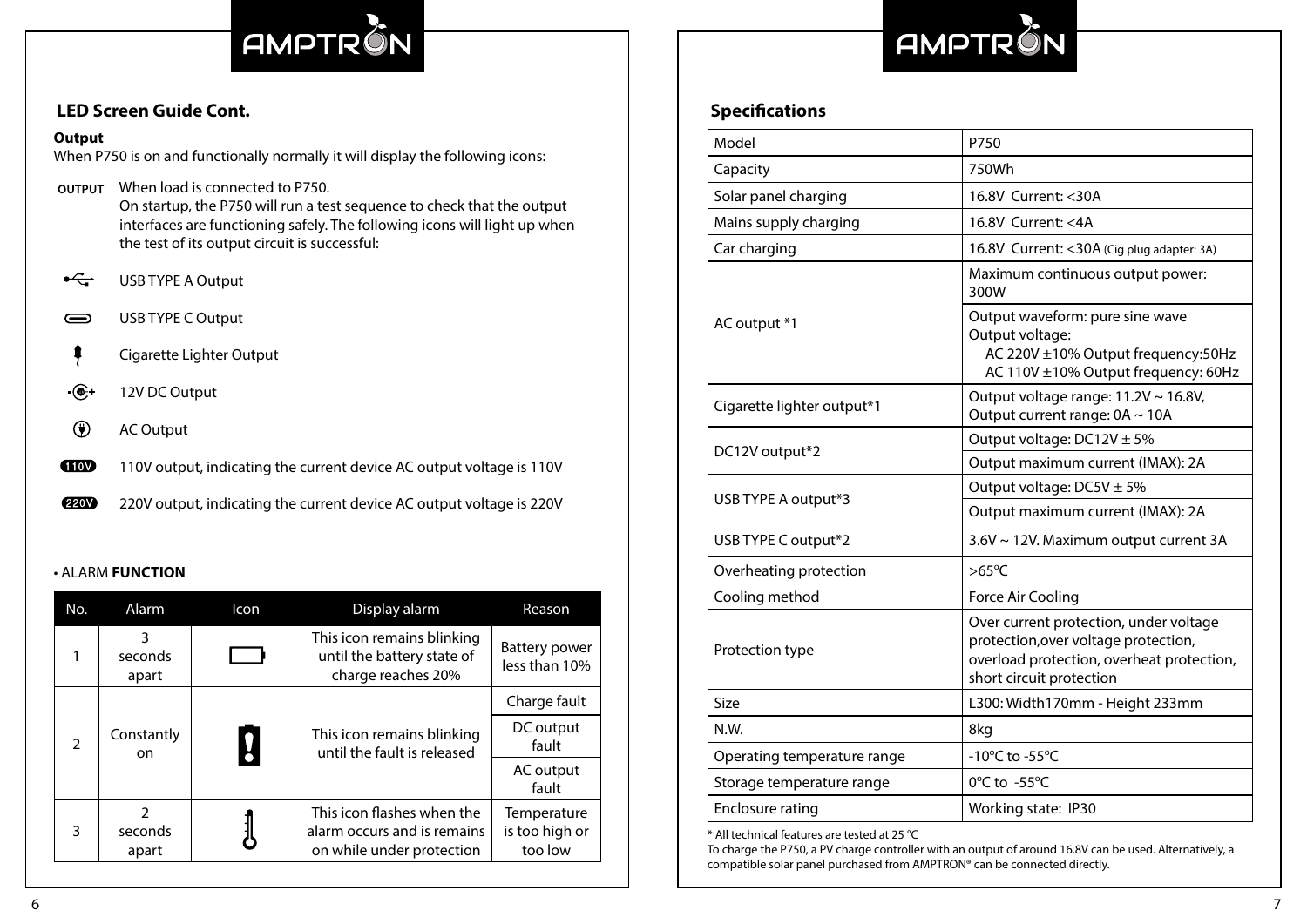## AMPTRO

# **AMPTR**

### **Charging methods**

How to use a solar panel to charge?

- 1. Using a compatible solar panel purchased from AMPTRON® (optional accessory), unfold the solar panel and face it towards the sun. Then connect the Anderson plug adapter cable to the input port on the P750, and the solar panel to the Anderson plug adapter.
- 2. Using a solar panel purchased from a third party, a solar charge controller with an output of about 16.8V should be connected. Alternatively, contact Amptron to check if your solar panel is compatible to be connected directly without a charge controller, or Amptron can provide you with a compatible solar charge controller. The maximum supported solar power is 500W. Place the solar panel and face it towards the sun, then connect the solar charge controller to your solar panel as well as the one side of the Anderson plug adapter, and connect the other end of the adapter to the input port on the P750.  $*$  Please pay attention to the  $+/-$  poles.

**Note:** It is recommended to remove the solar panel or turn off the solar input once the battery is fully charged.



How to use the mains supply to charge? Follow the steps as shown below:





- 1. Plug the one end of the adapter into the charging port on the P750.
- 2. Plug the other end of the adapter plug into the mains supply socket to start charging.

3. It is recommended to remove the charging cable after the battery is fully charged. **Do not** use a 3rd party adapter to charge this product.

How to use a motor vehicle to charge? Follow the steps as shown below:



- 1. Using the car cig charging adapter, plug one end of the cable into the charging port on the P750. Plug the other end of the car cig charging cable into the car cigarette lighter socket, then run the vehicle to start charging.
- 2. Using the optional 15A Anderson plug DC-DC charger, plug the one end of the cable into the charging port on the P750. Plug the Anderson end of the cable into an Anderson plug in the vehicle, then run the vehicle to start charging.

**Note:** It is recommended to install a voltage sensitive relay (VSR) to prevent the Anderson plug DC-DC adapter from draining the starter battery.

| <b>Estimated Charging Times</b>   |                          |  |  |
|-----------------------------------|--------------------------|--|--|
| Charging method                   | Estimated charging times |  |  |
| Mains supply charging (67W)       | 11 Hours                 |  |  |
| Car charging (50W)                | 15 Hours                 |  |  |
| 60W solar panel                   | 12-20 Hours              |  |  |
| 100W solar panel                  | 7-13 Hours               |  |  |
| 500W solar panel                  | $1.5 - 3$ Hours          |  |  |
| 15A Anderson DC-DC charger (250W) | 3 Hours                  |  |  |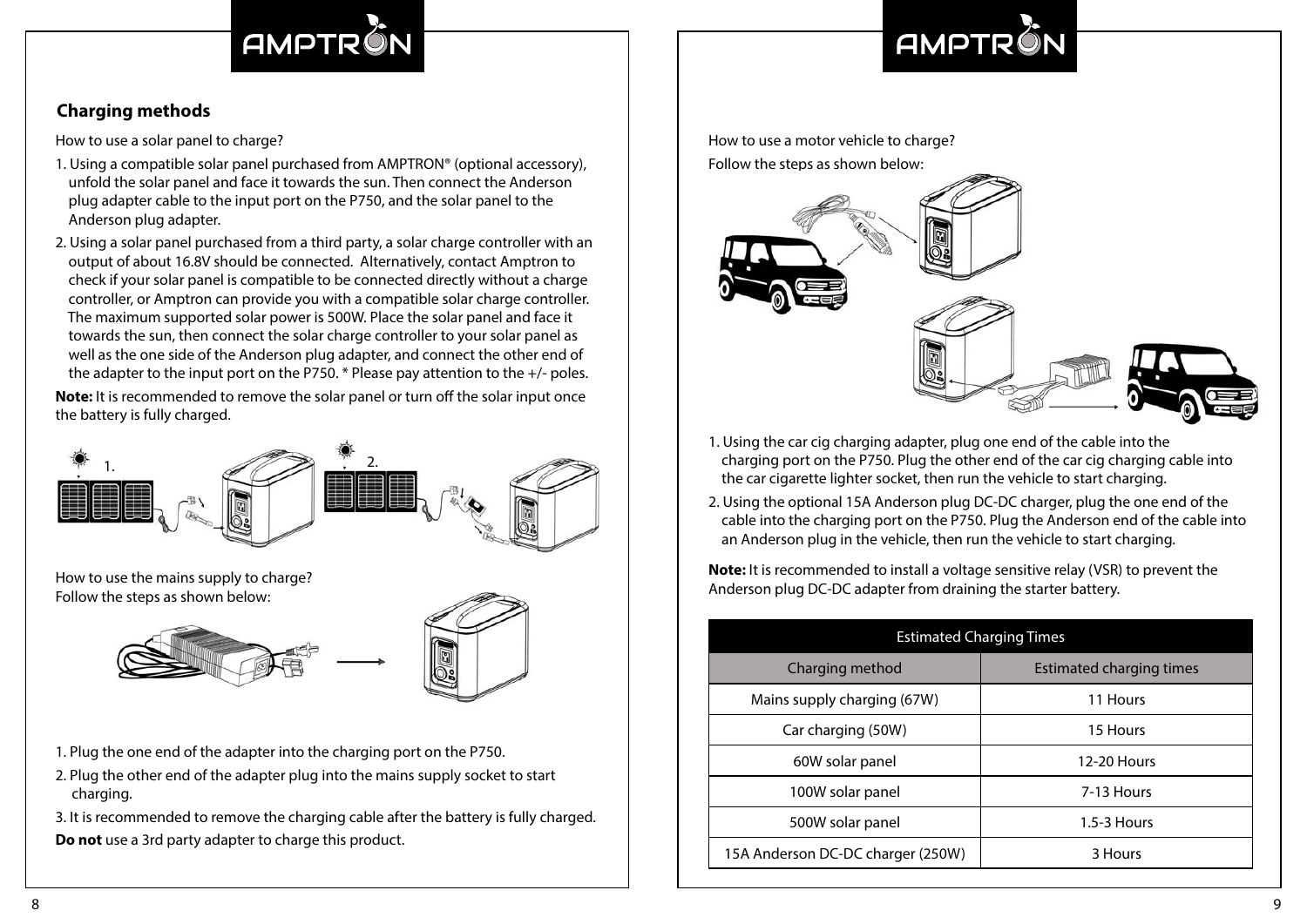### AMPTRO

# **AMPTR®**

#### **Instructions**

How to use P750 to provide AC output?

- Turn the P750 power switch on.
- Connect the AC load device into the 230V AC output interface. (The power load must not exceed 300W).
- Click the AC output switch to turn on the AC output. Electrical equipment connected to P750 can then be used as normal.
- Click the AC output switch again to turn the AC power off. It is recommended to keep the AC output power switched off when not in use, since there a small amount of power will be consumed while it is left on.
- Disconnect after use and turn off the main switch.



How to use P750 to provide DC output?

- Turn the P750 power switch on.
- Connect the DC load device to the corresponding DC output socket. (Please refer to the specifications table for the maximum loads allowed on each socket).
- Disconnect after use and turn the main power switch off. You can use both AC and DC at the same time, but the load should not exceed the upper output limits.

#### Cigar lighter output

- Connect a cigarette lighter cable from the P750 to your device.
- The OUTPUT icon on the right side of the display will illuminate.



#### DC 12V output

The device has two DC 12V pin outputs.

Connect the DC 12V pin connector, such as an LED light, to one of the two outputs. Both DC outputs are the same. Both outputs can be used at the same time to provide additional power.



The OUTPUT icon on the right side of the display will illuminate.

#### USB 5V output

Connect one end of the USB cable to the USB output connector and the other end to the corresponding phone or digital device for charging. The P750 has three independent USB TYPE A outputs, each with an output current of 2A, plus 2 independent USB TYPE C outputs with 3.6V ~ 20V voltage, a maximum output current of 3A.

The OUTPUT icon on the right side of the display will illuminate.



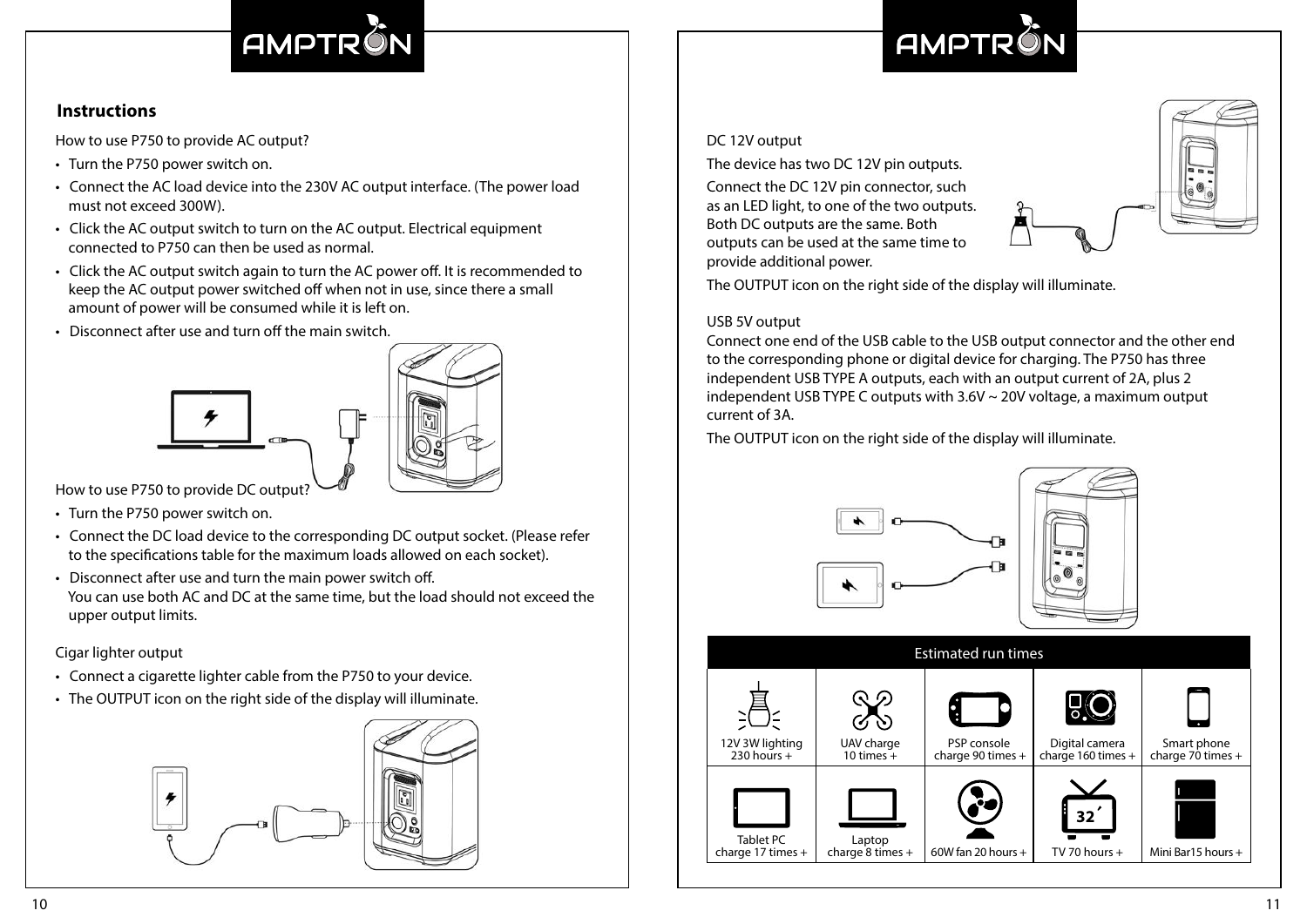## **AMPTR**

# **AMPT**

#### **BMS protection system** (error code display) **Precautions Precautions**

| <b>Alarm Name</b>                          | Code | Condition                                                               | Treatment<br><b>Measures</b> |
|--------------------------------------------|------|-------------------------------------------------------------------------|------------------------------|
| Cell low voltage protection                | E02  | 1. Cell lowest voltage <3050mV, LOC=0<br>2. Cell lowest voltage <2910mV | Disconnect load              |
| Charge overcurrent<br>protection           | E03  | Charge current > 30A                                                    | Disconnect charger           |
| Discharge overcurrent<br>protection        | E04  | Discharge current >35A                                                  | Disconnect load              |
| Short circuit protection                   | E05  | Output side short circuit                                               | Disconnect load,<br>restart  |
| Cell charge high<br>temperature            | E06  | Cell charge temp. >62°C                                                 | Stop charging                |
| Cell discharge high<br>temperature         | E07  | Cell discharge temp. > 62°C                                             | Stop discharging             |
| Cell charge low<br>temperature             | E08  | Cell charge temp. $\lt$ -15 <sup>o</sup> C                              | Stop charging                |
| Cell discharge low<br>temperature          | E09  | Cell discharge temp. $\lt$ -20 $\degree$ C                              | Stop discharging             |
| MOS over<br>temperature protection         | E10  | MOS temperature $>110^{\circ}$ C                                        | Stop charge or<br>discharge  |
| Environment over<br>temperature protection | E11  | Environment temp. <- 20°C or >65°C                                      | Stop charge or<br>discharge  |
| Discharge FET failure                      | E12  | Still output after discharge protection                                 | Reset or return<br>factory   |
| Charge FET failure                         | E13  | Still input after charge protection                                     | Reset or return<br>factory   |
| Cell damage                                | E14  | Cell voltage <100mV                                                     | Reset or return<br>factory   |
| NTC failure                                | E15  | NTC not connected                                                       | Reset or return<br>factory   |
| Voltage collection failure                 | E16  | Voltage collection not connected                                        | Reset or return<br>factory   |
| The new alarm screen<br>flashes 5 times    | E17  | New alarm appears                                                       | Reset or return<br>factory   |

Read the following carefully before using this product. Improper operation of this product may damage the P750, and the devices connected. Always check the power and voltage input of any device prior to charging with the P750.

- Make sure you fully charge the P750 before using for the first time.
- Do not connect a DC charging source via the cigarette outlet to charge the P750.
- Charge using ONLY the charger that comes with the P750.
- During charging, never touch the metal inside the output socket.
- Do not connect the P750 AC output to any AC mains connection.
- Never immerse the P750 in water. When not in use, kept in a cool and dry environment.
- Never place a P750 near a fire, heater or in a high temperature environment when in use or stored.
- Do not knock or throw the P750.
- Do not use the P750 in a strong electrostatic or strong magnetic field. This will damage the P750 safety protection device.
- Do not open the product or remove parts from the P750.
- Due to the large output power of the P750, when connecting a device, a slight spark may occur. Therefore, do not use the P750 in a flammable or explosive gas environment.
- The P750 AC output is a standard 220V sine wave voltage. This can be potentially dangerous, and/or fatal if used incorrectly. Treat with caution to prevent electric shock when using.
- If the P750 is not going to be used for a long period of time, turn the power switch off. It is recommended to charge the P750 every 3 months to prevent aging of the internal battery.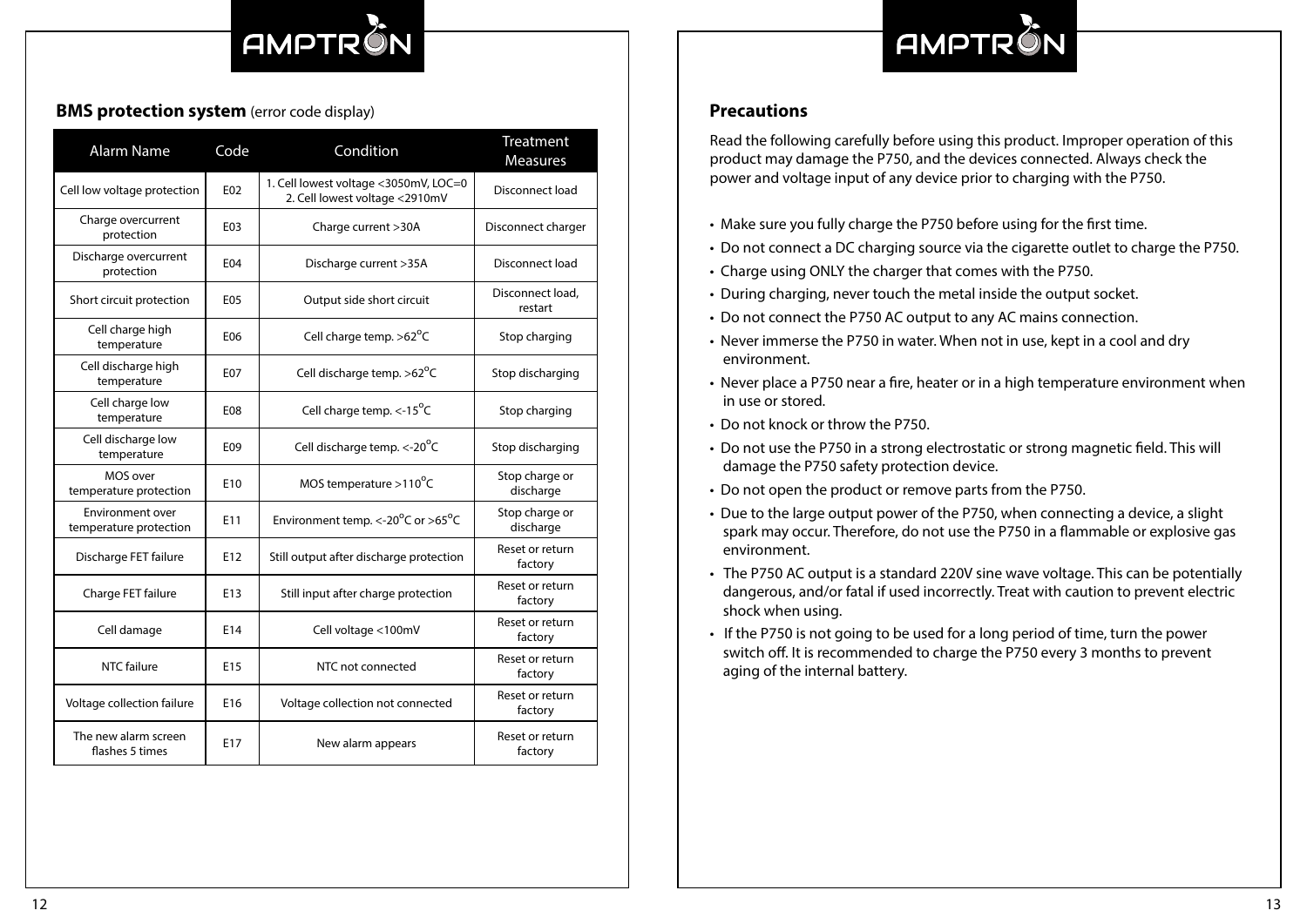## AMPTRON

# **AMPT**

#### **Fault Resolution**

| No.              | <b>Fault Status</b>              | <b>Emergent Reasons</b>                           | Cause Analysis / Solution                                                                           |
|------------------|----------------------------------|---------------------------------------------------|-----------------------------------------------------------------------------------------------------|
| 1<br>Cannot boot |                                  | Under voltage protection                          | Charge                                                                                              |
|                  |                                  | Load exception protection                         | Disconnect the load and charge                                                                      |
|                  |                                  | Product damage                                    | Repair                                                                                              |
|                  |                                  | Charge over current protection                    | Use a charger that complies with<br>product specifications                                          |
| 2                | Charger not<br>charging          | The charger is damaged                            | Replace the charger                                                                                 |
|                  |                                  | Charger is not working properly                   | Charger power supply error or<br>connection abnormality                                             |
|                  |                                  | Charge over current protection                    | Using solar panels that meet product<br>specifications                                              |
| 3                | Solar panels<br>cannot charge    | The charge current is too low                     | Insufficient sunlight                                                                               |
|                  |                                  | Solar panels damaged                              | Replacement of solar panels                                                                         |
|                  |                                  | Solar panel connection damaged                    | Replace or repair wire harness                                                                      |
|                  | Battery under voltage protection | Charge                                            |                                                                                                     |
|                  |                                  | Discharge over current protection                 | Equipment power draw is too high                                                                    |
| 4                | No DC output                     | Over temperature protection                       | Check that the cooling fan is<br>operational and unobstructed.<br>Relocate to a cooler environment. |
|                  |                                  | Harness quality is poor, harness<br>voltage drop. | Use better quality wiring harness                                                                   |
|                  |                                  | Product damage                                    | Repair                                                                                              |
|                  |                                  | Battery under voltage protection                  | Charge                                                                                              |
|                  |                                  | Discharge over current protection                 | Equipment power draw is too high                                                                    |
| 5                | No AC output                     | Over temperature protection                       | Check that the cooling fan is<br>operational and unobstructed.<br>Relocate to a cooler environment. |
|                  |                                  | Product damage                                    | Repair                                                                                              |
|                  | Icon<br>constantly On            | Load exception                                    | Disconnect the load                                                                                 |
| 6                |                                  | Corresponding hardware failure                    | To replace the corresponding<br>hardware                                                            |
|                  |                                  | The display is damaged                            | To replace the corresponding<br>hardware                                                            |
|                  | Icon Exception<br>Off            | Load exception                                    | Disconnect the load                                                                                 |
| 7                |                                  | Corresponding hardware failure                    | To replace the corresponding<br>hardware                                                            |
|                  |                                  | The display is damaged                            | Repair                                                                                              |

| No. I | <b>Fault Status</b>          | <b>Emergent Reasons</b> | Cause Analysis / Solution |
|-------|------------------------------|-------------------------|---------------------------|
| 8     | Display does<br>not liaht up | The display is damaged  | Repair                    |

**Note:** If the above table does resolve the problem, please contact us.

#### **Environmental Conditions**

- The product should only be used in a dry, clean and ventilated environment.
- Avoid exposure to direct sunlight, rain, moisture, dust, acid mist environments.
- Never use the P750 in a flammable or explosive gas environment due to the possibility of sparks!
- Ensure ambient temperature is in the range of -10 $^{\circ}$ C to 55 $^{\circ}$ C.
- Ensure air humidity is no more than 80% (25 $\degree$ C  $\pm$  5  $\degree$ C).

#### **After-Sales Service**

• Warranty Cover:

 Your P750 Portable Power Pack comes with a 2-year warranty, which starts from the date of purchase. If you lose your receipt, the 2-year warranty will be based on the battery code. Warranty covers failure due to defects in material or workmanship. Subject to any issues stated below AMPTRON® will repair or replace the P750 portable power pack and/or parts of the battery if components in question are defective in materials or workmanship.

• Warranty Procedure:

 The defective Portable Power Pack must be returned to our lab to determine the cause of the failure and if it is repairable. If it was damage caused by a manufacturers defect, it will be repaired or replaced at no cost to you.

• Not Covered By Warranty:

 Warranty will not honor defects caused by abuse/neglect or from items outside the manufacturers control. Please visit our website to see the full warranty breakdown: www.amptron.com.au/warranty---p750-power-pack.html

• Disclaimer:

 Customers must adhere to all AMPTRON® documentations and guidelines. The manufacture is not responsible for any expenses related to installation or removal, electrical system tests, battery charging, loss of time or other expenses which should be considered incidental damages, including all shipping charges after the first 30 days of warranty.